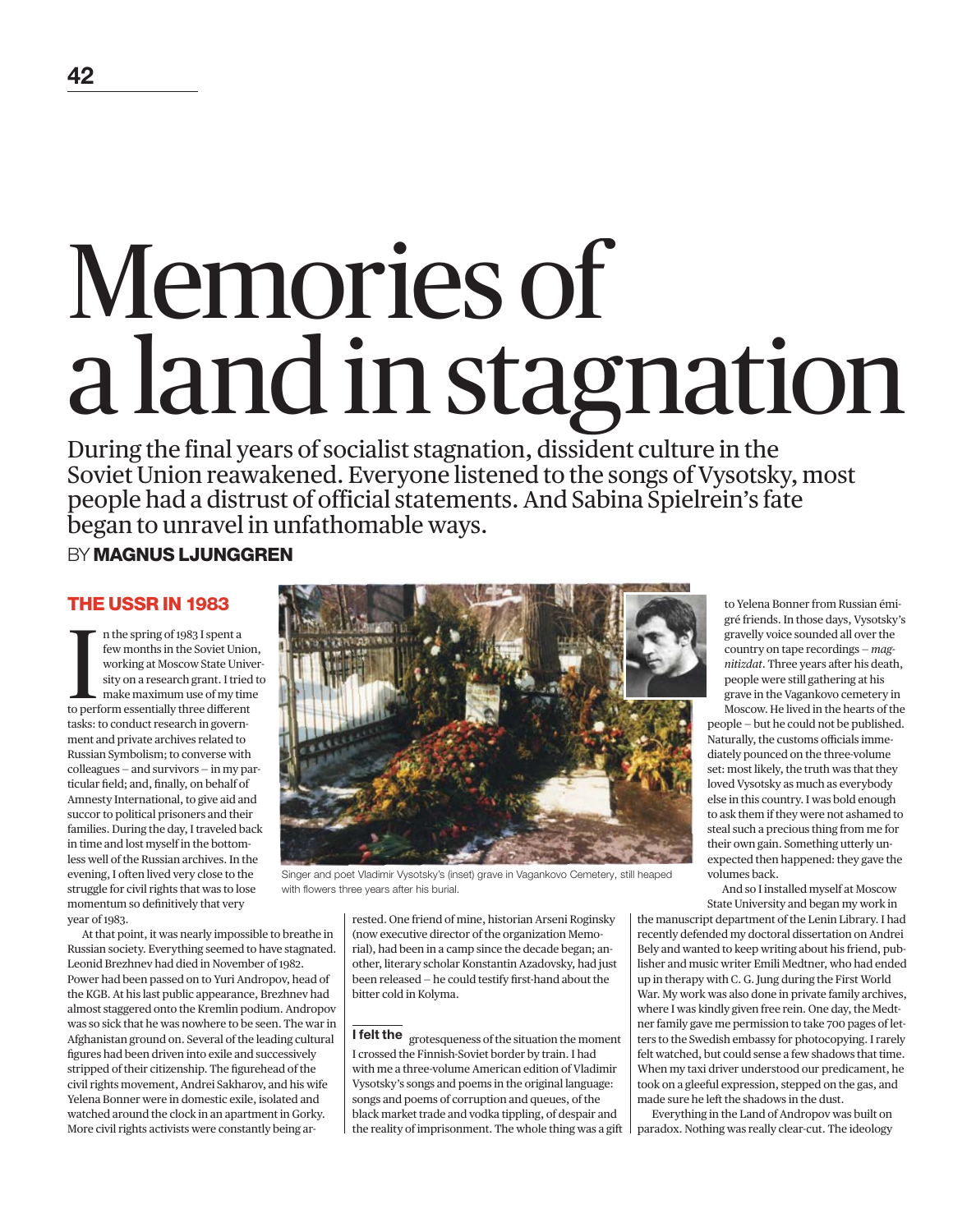





Above: Linguist and ethnologist Vyacheslav Ivanov and his friend, psychiatrist Viktor Gindilis. Left: Linguist, ethnologist and literary scholar Vladimir Toporov.

Sabina Spielrein with her family. The year is 1909, the photograph was probably taken in connection with the celebration of her parents' silver anniversary. From left to right, Sabina's mother Eva, Sabina, Sabina's father Nikolai, and her three brothers Emil, Isaak, and Yan.

was so weakened that the powers that be had been forced to seek support from symbolist Aleksandr Blok, whose birth centennial had recently  $-$  in 1980 – been celebrated, and who was lauded as an important patriotic poet. Meanwhile, Chingiz Aitmatov had published a novel, *The Day Lasts More than a Hundred Years*, which had garnered a state prize, even though it related an old Kyrgyzian myth about "mankurts", slaves made to wear caps of raw hide that dried and shrank, compressing their heads like iron bands until they lost all memory. The Soviet Union was existing in a kind of mankurt reality. Stalin's Terror was taboo, the opposition silenced, the great artists driven out. And yet dissenting voices trickled through. When I was not buried in the manuscript archive, I was allowed to work in a reading room for professors, where I could take from the shelves a physics journal that included Andrei Sakharov's most recent scientific paper, published even though the man now had been elevated nearly to the status of an enemy of the people.

One day I was invited to give a lecture on Medtner and the early Russian interest in psychoanalysis at the Institute of Slavic and Balkan Studies. The two mainstays of the department, Vyacheslav Ivanov and Vladimir Toporov, both possessed encyclopedic knowledge of the kind one could perhaps only find in the Soviet Union. Ivanov — now an octogenarian who commutes between Boston and Moscow — is primarily a linguist, ethnologist, and literary scholar. He has written about the two halves of the brain, the film theory of Sergei Eisenstein, and the dialogic philosophy of Mikhail Bakhtin. He is equally at home with Tocharian as with Strindberg's plays (since he also reads Swedish). Toporov — who died a few years ago — was, if this is even

" Ivanov finished the evening by doing something quite remarkable. He brought a little blackboard and chalk to the dinner table and began to lecture while sketching on the board."

possible, still broader in his erudition. He had been the foremost contributor to the recently published, very fine dictionary of mythology (a total of 1,400 pages). All told, he wrote 1,500 works (without a typewriter, much less a computer) about ancient Slavic literature, Russian saints, Old Prussian vocabulary, the Siberian Ket language, Slavic locatives, and the literary Petersburg myth from the semiotic perspective, as the challenge of the periphery against the center. Ivanov and Toporov had close ties to Yuri Lotman's cultural studies in Tartu — the Tartu that was, of course, itself a periphery that was ideologically balanced against (and would in the end overcome) the center in Moscow. Their institute stood out as a unique free zone.

Ivanov and Toporov soon extended invitations to their homes. At that moment and in addition to everything else, both were writing about symbolism. Ivanov, it turned out, was particularly keen to ask about current psychiatric theory in the West. He was interested because young people in Soviet society (where some were losing themselves in occult speculations and others had become Oblomovs) had such pal-

pable personal troubles that people were crying out for new psychodynamic ideas. Ivanov and his wife's dinner guests included a young woman psychologist and a psychiatrist named Viktor Gindilis and his wife (of Swedish ancestry). Gindilis was a fascinating acquaintance, since he had dual roots in the healing arts and the struggle for civil rights. He was Jewish and had grown up having a father in a Gulag camp. He was able to tell stories of the political mental hospitals from the inside and about how the diagnosis of "insidious schizophrenia" applied to dissidents had once arisen at the notorious Serbsky Institute.

Eventually, the conversation turned to Sabina Spielrein. There had been a powerful upsurge of outside interest in this key figure in the early history of psychoanalysis, the Russian link between Freud and Jung, after her letters and diaries had been found in a basement in Geneva. I had planned to get in touch with any surviving relatives who might be in the Soviet Union to gain clarity about her fate. The prevailing opinion in the West was that she had died in Stalin's Terror. At dinner, I was told there was a biochemist in Moscow, whose first name was Menikha, who was apparently the daughter of Sabina's brother Isaak, a professor of psychotechnique.

Ivanov finished the evening by doing something quite remarkable. He brought a little blackboard and chalk to the dinner table and began to lecture while sketching on the board. In all seriousness, he discussed whether a high-tech civilization might have existed in Africa sometime around the time of the birth of Christ that later fell and left few traces. Perhaps the spirit of the times, the chimerical Andropov society, allowed greater scope for speculations like these.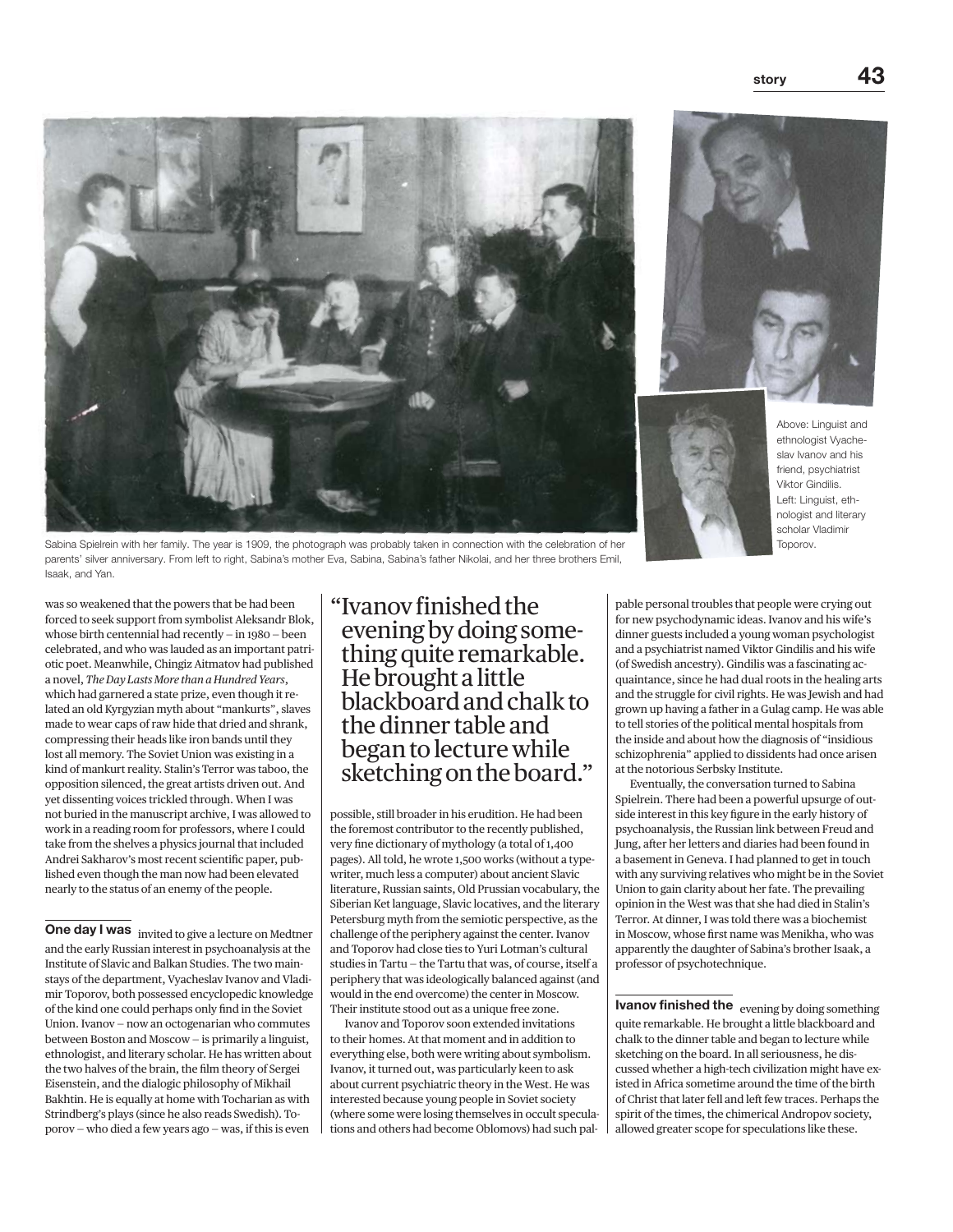

Sabina Spielrein back in the Soviet Union. The photo is from the 1920s.

At Toporov's house, the walls were all covered in books. He seemed gravely preoccupied, his gaze far off in the distance. Based on my lecture, he noted that the Russians — who had been the leaders of the aesthetic avant-garde at the beginning of the century — were also the first to adopt the new psychotherapeutic ideas of the times. Afterwards, the situation progressively declined. He saw the communist epoch as an appalling national cataclysm. The country was now in a painful phase of decadence. "But one thing you should remember", he added. "Sooner or later, Russian literature always overcomes power. It is invincible in the long run." And he gave me an example: in 1937, at the apex of the Terror, Stalin was forced to seek legitimacy from Pushkin. The commemoration of the hundredth anniversary of the poet laureate's death was celebrated in parallel with the murdering.

Toporov believed there were only ten or fifteen people in all of Russia with insight into the real state of society. The odd thing was that I found the same words in the Lenin Library in an unpublished section of Andrei Bely's memoirs, which remarked on the status of Russia during the years that particularly interested me: 1913—1914. In hindsight, I am inclined to believe that I — and all of us — semi-consciously used the past as a filter to form an understanding of what was happening around us. The crash came very soon, as it had done then. Things were not so petrified. Gorbachev gained power just eighteen months later. Soon — under glasnost — previously banned literature rolled in like a shock wave that carried everything before it.

**I eventually found** Menikha Spielrein. She lived in a dismal concrete suburb called Tyoply Stan. Suddenly, there I was on her doorstep, describing for her in a single breath the dawning world fame of her aunt. She had a very hard time connecting this information to an aunt she had, as a young member of Komsomol, per-

Sabina Spielrein in the early 1890s with her mother Eva and her sister Emiliya, who died young.

# " [Menikha] could only sputter out three words: '*S uma soiti!*' — 'I think I'm going mad!'"

ceived as impractical and out of step with the times, almost helpless in everyday Soviet life. She could only sputter out three words: "*S uma soiti!*" — "I think I'm going mad!"

Now I was told that Sabina — in her utter disillusionment with communism, which had executed her three brothers, all of whom worked in various scientific fields — had believed German assurances and thus refused to flee from Hitler's troops when they occupied her home town of Rostov. Ultimately, she, both of her daughters and hundreds of other Jews were shot in the "Snake Ravine" outside the city. Quite simply, Stalin and Hitler had divided the family between them.

Menikha remembered her father's arrest in 1935, when she was 19 years old. As a pioneer in psychotechnique, he was very close to Sabina. Menikha had loved him above all else in life. But she had also been fostered to become a Soviet woman, full of enthusiasm for the building of the new society. She could not rationally interpret the dreadful events. Her father's disappearance and her mother's subsequent expulsion remained a mystery: it was as if the family had been shattered by a force of nature. Despite general difficulties, she remained active in Komsomol. And then came Khrushchev, who ripped apart the myth of Stalin. Her father's name could once again be spoken aloud. The Nobel laureate Igor Tamm himself delivered an emotional speech commemorating her father at the House of Scientists. As she sat there in the first row with her mother and listened, the horrible wound split wide open. She wept inconsolably — 25 years of repressed anxiety flowed out.



Sabina Spielrein's three brothers: the physicist Yan, the psychotechnician Isaak, and the biologist Emil. Photos from 1937 and 1938.

In later years, Menikha increasingly devoted her energies to the memory of Sabina. She translated texts and attended conferences. She had been born in Berlin during the First World War and was given a name that meant "peace" in Hebrew. Her lifelong dream was to see this Berlin once again. When she finally made it, at more than 80 years of age, she suffered a stroke that led to her death.

After my homecoming (on July 15), I published an article in the Swedish evening paper *Expressen* about the meeting with Menikha that included the new information about Sabina and her brothers' deaths. It was illustrated with the first known pictures of her — taken from Menikha's personal files. It turned out that shortly before (on June 30), the famous Bruno Bettelheim had, in the *New York Review of Books*, publicly sought Sabina's relatives. Eventually, he rather slyly took credit for the scoop in his memoirs, where he implied that he had dispatched me on the mission. That was not true.

A woman lecturer from a state research institute soon came to the university to drone on about Poland's unhappy situation. Interest was minimal: out of a student body of thousands, the audience numbered a total of eight. Poland was declared "the center of the international class struggle". Solidarity was mentioned only in passing as the "underground provocateurs". The lecturer expressed her fears about the Pope's forthcoming summer visit to Poland, designed to incite new "social explosions", with the class enemy — the CIA in cahoots with the Vatican — acting as the undercover director. The interesting thing was that her representation of the Polish church perfectly described the state of the Soviet Communist Party: a massive propaganda machine that forced people into subjection, disengaged youth caught up in empty rituals, a belief utterly diluted and dead. Afterwards, a visiting student from Ireland asked: "How can it be?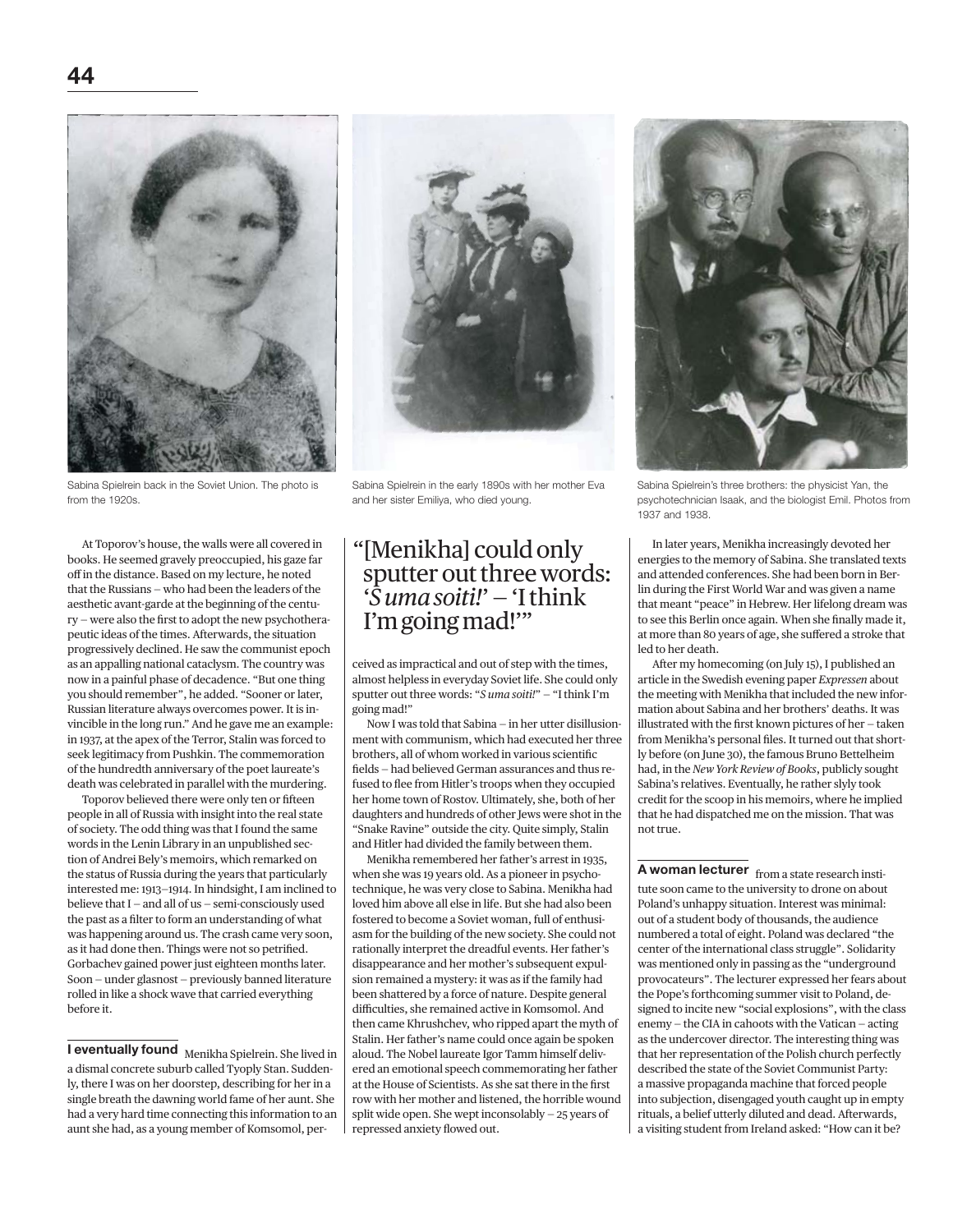story



Menikha Spielrein, biochemist and Sabina's niece. When she retired, she devoted herself to the life and work of her aunt. She translated Sabina's German texts and participated in conferences about her pioneering work.



Menikha Spielrein in Berlin with her father Isaak and her mother Rakhil, around 1917.

Why have I never met a single Polish communist?" The lecturer answered: "That shows the seriousness of the situation. Leninism will have to be beaten into the entire Polish society."

After this, she most likely went home and complained like everybody else about the misery around her — perhaps while listening to Vysotsky on the tape recorder. Was she schizophrenic? No, she was simply equipped with a Soviet double consciousness. It was the same situation with the much-admired artist who shocked my Danish neighbor (in the adjoining room at university). He appeared on television and praised the Party's policies, while privately he had just warned the Dane about "socialism".

I met the Byzantologist Sergei Averintsev at the Department of World Literature. Some years before, he had garnered attention for an erudite and completely non-Marxist article about Sophia, the Divine Wisdom, in the major Encyclopedia of Philosophy. He was another giant of scholarship. In her memoirs, Nadezhda Mandelstam mentions that Averintsev and Ivanov, in particular, had been able to acquire such broad knowledge because both had, as a result of illness, been spared a Soviet education. Now we talked about Jung, another of Averintsev's areas of expertise. He regarded the double consciousness as an obvious trait among essentially all Soviet men and women.

One early morning, I dropped in to visit art historian and literary scholar Ilya Silberstein. He was then well advanced in years and diabetic, but still worked like a horse. He received me at exactly seven o'clock. It was he who had once upon a time (1932) started the scholarly literary publishing series *The Literary Heritage*, weighty tomes that excelled in footnotes and factual details in that specifically Russian way. Now he was deeply involved in a magnificent five-volume publication of material related to Aleksandr Blok and symbolism, the 92nd volume of *The Literary Heritage*.

He seemed utterly unaffected by the opposition against which he had to struggle now and then. He could imagine eventually including Bely in the series. Priceless art hung on his walls. He had landed in acute political difficulties on one occasion. He had then walked up to the Central Committee and quashed the grumbling at the price of "one Aivazovsky" — a work by the renowned marine painter now valued so highly in our auction rooms. Silberstein was born to succeed. His status was not exactly hurt by the fact that he had also been married for some time to the female head of the State Archives of Literature and Art.

I was able to learn more about Andrei Sakharov's peculiar life in exile at the home of mathematician Yuri Shikhanovich, a close friend of Yelena Bonner. Since 1980, he had been one of the secret editors of the samizdat bulletin *Khronika tekushchikh sobytiy*  [Chronicle of current events], while "officially" he wrote articles for the popular mathematics journal *Quantum*. *Khronika* had been distributed by the chain letter method in typewritten copies every other month since April 1968, reporting on all that was unseen in the Soviet reality: new arrests and trials, new samizdat literature, current conditions in camps, prisons, and political mental hospitals. It was an essential source of information, the very mirror of the struggle for civil rights.

Shikhanovich looked frail, but he was tough as nails. He knew what he had taken on and was prepared to pay the price. He held a 50<sup>th</sup> birthday party one evening, where despite the serious situation, the activists met in great cheer: Yuli Daniel's son Aleksandr (now one of the driving forces behind Memorial), the talented balladeer Pyotr Starchik, Leonid Vul, editor of earlier editions of *Khronika* and grandson of one of the later executed camp commandants of the 1930s ("As long as I have my Vul, I am secure", said Stalin before the reversal of fortunes), theater scholar Yuri Eichenwald, disabled rights activist Yuri Kiselyov, and others.

I happened to end up sitting between Eichenwald and Kiselyov, who had the same first names and patronymics. I was told this meant I had the right to make a wish. My wish was for us to gain final clarity about the fate of Raoul Wallenberg. Kiselyov, who had no legs and rolled around on a board, was the maximalist among us. He looked me straight in the eye and said:

"The Swede on Russian soil who is not constantly seeking information about Wallenberg is derelict in his duty."

Shikhanovich, Starchik, and Eichenwald had an experience in common: they had all at various times been victims of repressive psychiatry. Eichenwald was declared mentally ill as early as 1952, towards the end of Stalin's reign. While at the hospital, he had jotted down Gorky's dramatic poem *The Song of the Stormy Petrel* on a scrap of paper. The doctor treating him took this socialist classic to be a flagrant manifestation of his mental illness. The attitude toward him reportedly did not become more benevolent once the error was discovered. When we met, he had not been visited by the KGB for a long time, not even for the tiniest raid, even though he had published his satirical study *Don Quixote on Russian Soil* in the West. He interpreted this as a particular strategy on the part of the security service: to seemingly pay no attention and feign disinterest, only to suddenly swoop in.

"Shikh" introduced me to Natalya Sarmakesheva, wife of his mathematician colleague Vadim Yankov. Her husband's research in the field of hyperintensional logic had gradually taken on increasingly stronger leanings toward moral philosophy. Shortly before the military coup in Poland in 1981, he had sent out a seven-page samizdat letter in which he encouraged the Soviet working class to follow Solidarity's example in order to (1) regain self-respect, (2) recreate the sense of social participation, and (3) demonstrate non-violence as a way to take back personal freedom. He was sentenced in January 1983 to seven years' deprivation of liberty for those seven A4 sheets. When I was there,